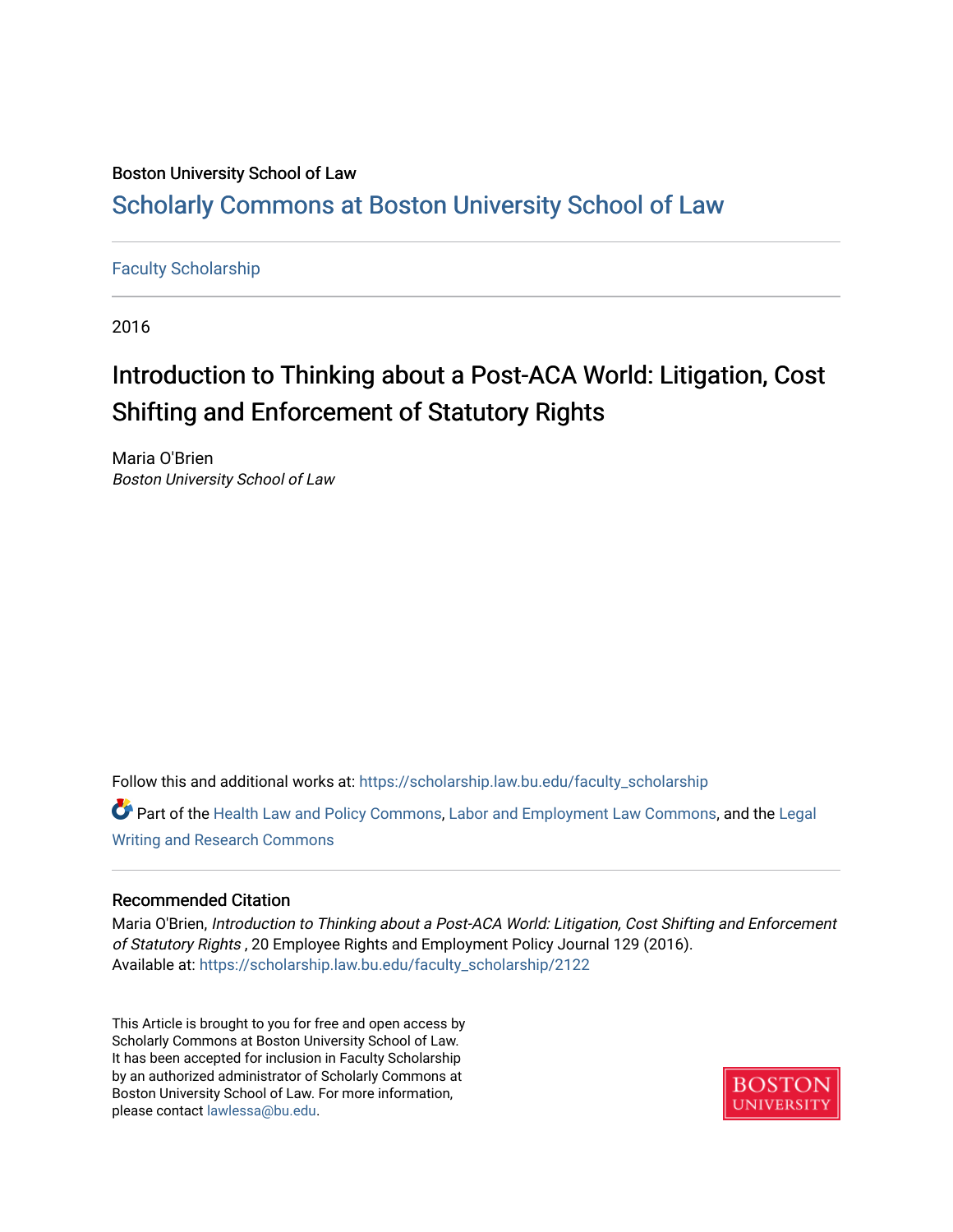#### **INTRODUCTION** TO **THINKING ABOUT A POST-ACA** WORLD: **LITIGATION, COST SHIFTING AND ENFORCEMENT** OF STATUTORY RIGHTS

BY

#### MARIA O' BRIEN HYLTON\*

At its annual gathering in **2016,** members of the Employee Benefits and Executive Compensation and Law, Medicine and Healthcare Sections of the Association of American Law Schools **(AALS)** jointly sponsored a discussion of the future of the Affordable Care Act **(ACA)** following the Supreme Court's decision in *King v. Burwell.'* What follows are the papers generated for the panel discussion. The panelists<sup>2</sup> were asked to evaluate the future of the **ACA** from a distinct perspective.

Jonathan Adler of Case Western Reserve University School of Law describes the constellation of forces that the **ACA** brought together which quickly generated enormous amounts of federal litigation.<sup>3</sup> Natalya Shnitser focuses on the ACA's expansion of access to the individual insurance market which has created an important alternative to employer-sponsored health insurance. This, she predicts, will relieve pressure on public employers to continue to fund retiree health insurance.<sup>4</sup> Finally, Colleen Medill of the University of Nebraska College of Law compares and contrasts two options (one recently created **by** the **ACA)** for employees to enforce rights to health insurance.'

4. Natalya Shnitser, *Accounting and the ACA: New Choices and Challenges for Public Sector Retiree Health Plans,* 20 EMP. RTS. **&** EMP. POL'Y **J.** 147 **(2016).**

**5.** Colleen **E.** Medill, *Comparing ERISA and Fair Labor Standards Act Claims Under the Affordable Care Act,* 20 EMP. RTS. **&** EMP. POL'Y **J. 173 (2016).**

<sup>\*</sup> Professor, Boston University School of Law.

**<sup>1. 135</sup> S.** Ct. 2480 *(2015).*

<sup>2.</sup> The panel included the three authors whose work is published here as well as an excellent presentation **by** Nicole Huberfeld of the University of Kentucky College of Law. Professor Huberfeld graciously stepped in at the last minute to cover for a colleague facing a family health emergency and was not, under these circumstances, able to produce a paper. Each of the panelists and **I** remain extremely grateful for her considerable contributions at the meeting.

**<sup>3.</sup>** Jonathan H. Adler, *Of Kings to Come: The Future of Health Care Reform Still Remains in Federal Court,* 20 EMP. RTS. **&** EMP. POL'Y **J. 133 (2016).**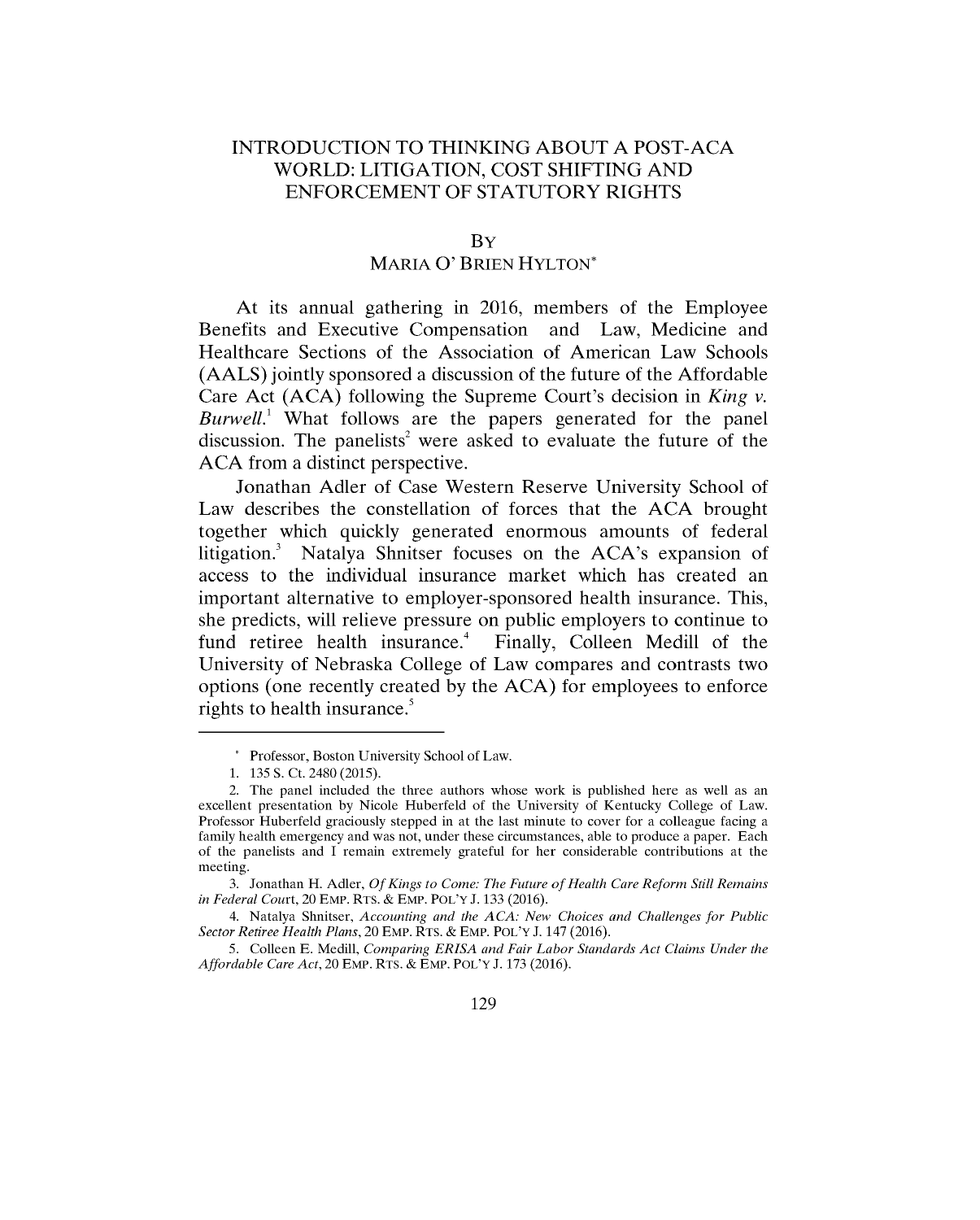As Professor Adler notes the **U.S.** Supreme Court has already ruled on three major cases challenging various provisions of the **ACA** and recently agreed to review a fourth. In addition, numerous other cases are pending in lower federal courts. This he argues is not unusual for a major piece of new regulatory legislation. What makes the **ACA** different however is that it continues to be viewed as the culmination of a *partisan* process that reveals stark party-based differences of the sort that are often resolved *before* a bill becomes law.

Adler notes that the **ACA** continues to be viewed as illegitimate because of the absence of bipartisan support and the unorthodox use of the reconciliation process. The lack of legitimacy only encourages opponents to litigate as a mechanism to undo legislation that opponents believe is grounded in raw politics and not legislative consensus. Adler's description of the ad hoc (and maybe illegal) implementation of the statute bolsters his prediction that we are likely to see **ACA** litigation for the foreseeable future.

Professor Shnitser provides a compelling account (and one of the few bright spots in the ongoing saga) of public sector retiree health care benefits and the **ACA.** She notes that insurance purchased on an exchange (which survived the challenge presented in *King v. Burwell)* will often be less expensive for certain early retirees than insurance provided through employer sponsored plans. And, for retirees who are Medicare eligible, the **ACA** changes to Medicare (especially the effort to the close the infamous "donut hole") creates an incentive for public employers to move retirees onto exchanges. For public sector employers, already struggling under the weight of increased health care and pension costs for retirees<sup>6</sup>, this option should come as welcome news. (Private employers long ago addressed the huge unfunded liabilities presented **by** these promises to retirees. The public sector has been slow to do so and Shnitser describes the important role that **GASB** *45* has played in focusing attention on this issue.)

Professor Medill's careful analysis of the two different mechanisms **by** which an employee may attempt to vindicate rights to

**<sup>6.</sup>** See, e.g., Paul Fronstin and Nevin Adams, "Employment Based Retiree Health Benefits: Trends in Access and Coverage **1997-2010,"** <www.ebri.org>, No. **377,** October 2012; Jason Richwine, "Nine Fallacies Used to Defend Public Sector Pensions, <www.heritage.org /research/reports>, Backgrounder **#2765,** February **5, 2013;** Robert Clark and Melinda **S.** Morrill, "The Funding Status of Retiree Health Plans in the Public Sector," <www.nber.org>, working paper no. *16450,* October 2010.